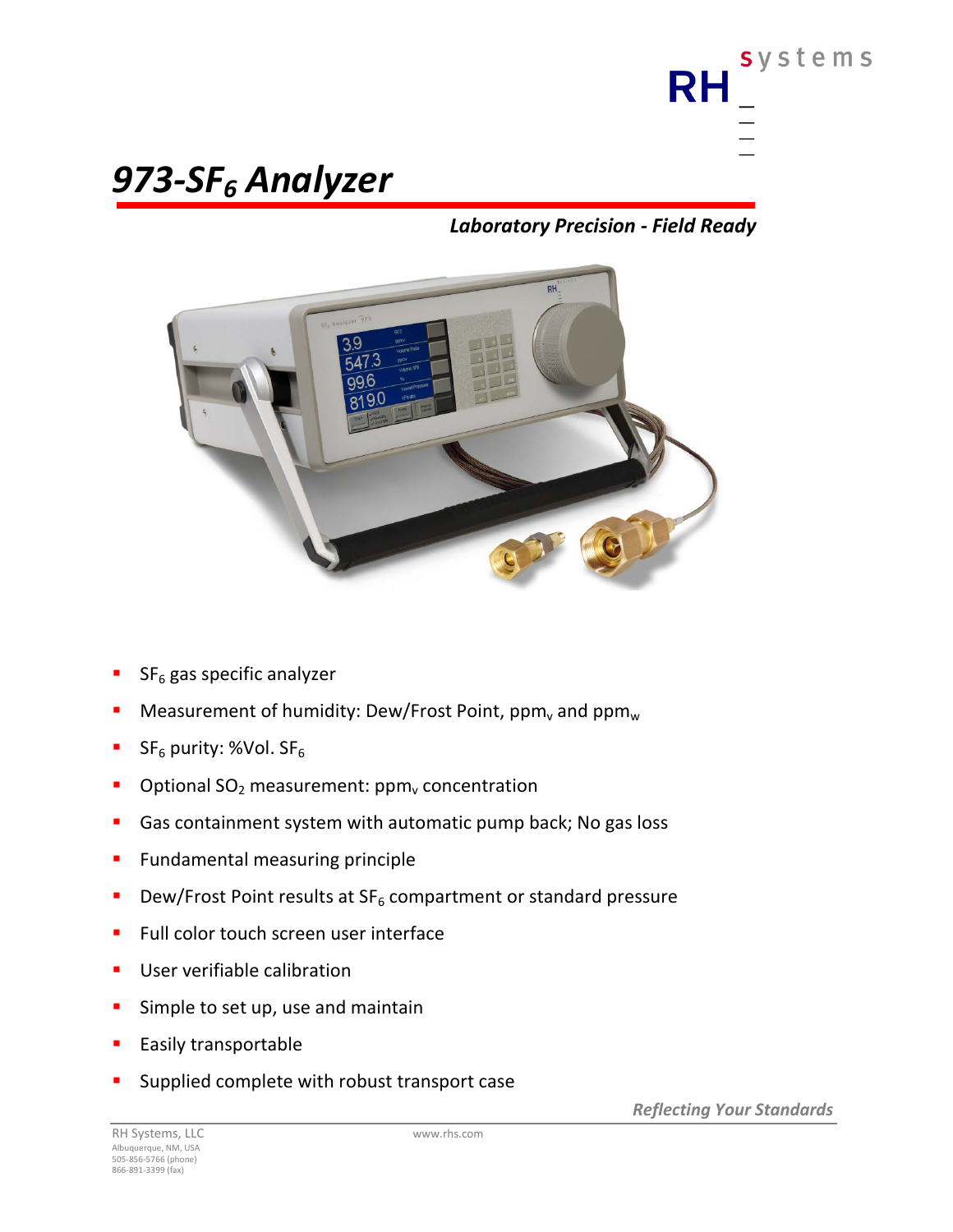#### *Protect Your SF6 Equipment*

*Prevent costly repairs*

Sulfur-hexafluoride ( $SF<sub>6</sub>$ ) is used as a dielectric in high power Gas Insulated Equipment (GIE) such as breakers, switches, transformers and transmission lines.  $SF<sub>6</sub>$  is normally a highly stable, non-reactive gas, even in the presence of high energy discharge such as the make or break of a switch. While  $SF_6$ alone is the preferred gas within the GIE, water vapor  $(H<sub>2</sub>O)$  always finds it way in through permeation and by desorption from the GIE's internal components. While water vapor and  $SF<sub>6</sub>$ are normally non-reactive with each other, in the presence of a high energy discharge, hydrogen and oxygen of the water vapor may react with the sulfur and fluorine of the  $SF<sub>6</sub>$  to create hydrofluoric acid (HF), sulfuric acid (H<sub>2</sub>SO<sub>4</sub>) and sulfur dioxide  $(SO<sub>2</sub>)$ , compounds corrosive to the internal workings of the GIE. Since  $SF_6$  with low water vapor content (low humidity) significantly reduces the potential for creation of these corrosive compounds, the RH Systems 973-SF $<sub>6</sub>$  gas</sub> analyzer is a critical component to any GIE preventative maintenance program.

#### *Total Solution for SF6 Measurement*

#### *One instrument for all your SF6 measurements*

The  $973-SF<sub>6</sub>$  is an advanced analyzer for measurement of humidity, purity, compartment pressure and  $SO_2$  concentration (optional) in  $SF_6$ gas insulated equipment. With its internal gas containment/recovery system, the  $973-SF_6$ provides the best measurement solution available within a single instrument.



#### *Chilled Mirror Technology*

*Based on physics for reliable measurement*

A polished mirror surface is cooled to the point at which condensation forms on the mirror surface. The temperature is then measured. Since this condensation temperature is specific to water vapor concentration, highly precise results are achieved without the use of humidity sensors. Chilled mirror technology makes the 973-SF $<sub>6</sub>$  the</sub> most accurate and reliable humidity measuring instrument in the industry.

#### *Lower Cost of Ownership*



rapidly and continually drift far out of specification, the  $973-SF<sub>6</sub>$  chilled mirror technology relies on the drift-free physical principles of condensation. While sensor-based systems may have a lower initial acquisition cost, their ongoing costs for humidity sensor replacement, recalibration, and the lower reliability of their measurements, make the 973-  $SF<sub>6</sub>$  the most cost effective option.

#### Intuitive User Interface

With the intuitive, interactive display, measurement results are clearly presented on the full color



touch screen in the units of choice and held on the display for user notation. Results can easily be transferred directly to Microsoft Excel using the supplied software and cable. The  $973-SF_6$  data is compatible with all standard procedures issued by manufacturers and standards organizations including CIGRE and IEC.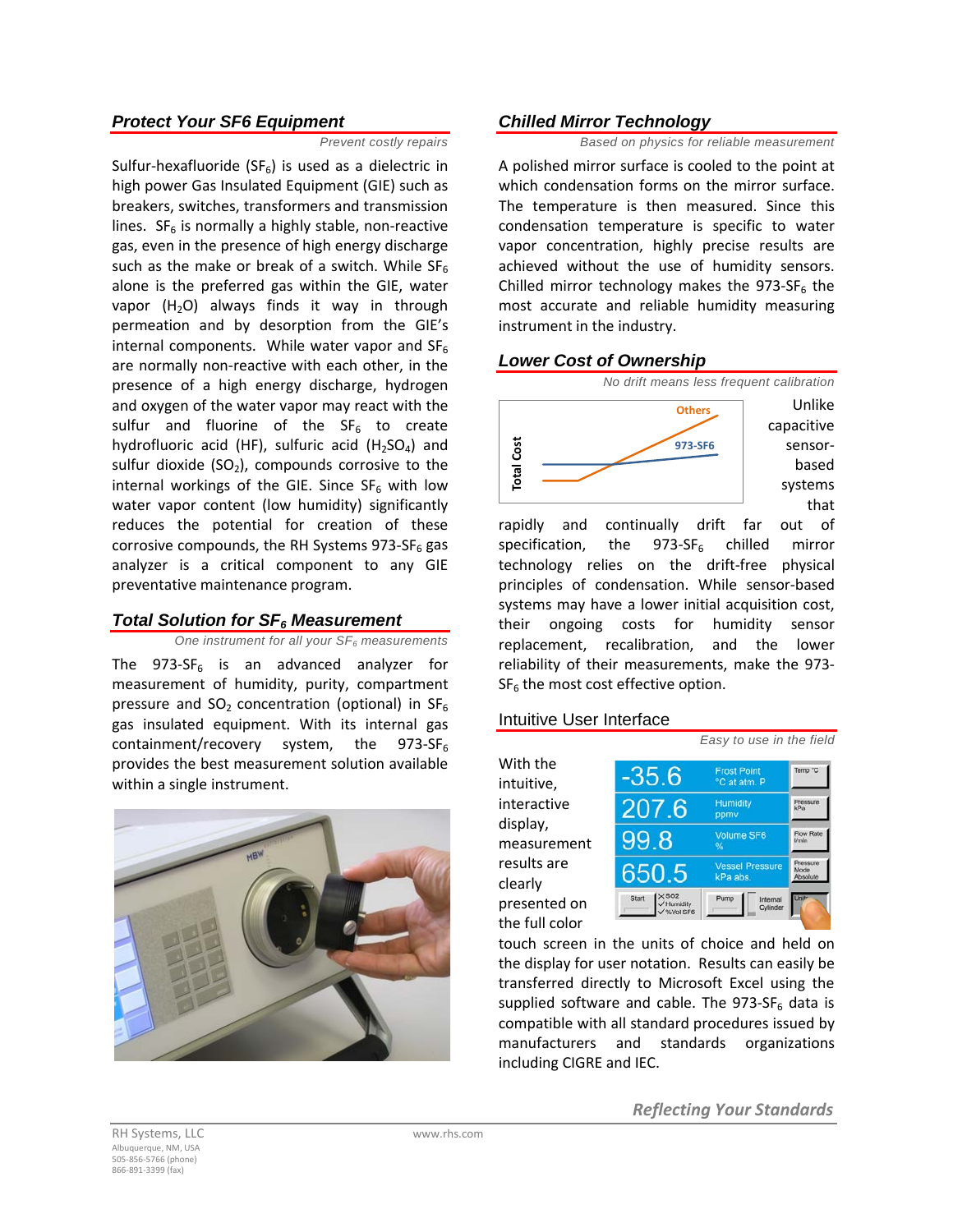#### *User Verifiable Calibration*

*Be confident in your measurement* 

Field check the 973-SF<sub>6</sub> calibration at any time using the built-in Ice Test function. For this automatic test, the mirror cools to below 0°C, causing water vapor from the air to condense and freeze on the mirror surface. The mirror then begins to warm just above 0°C. While observing the mirror, simply press the on-screen button to



indicate the precise moment at which the ice melts. The  $973-SF<sub>6</sub>$  measures the actual mirror temperature at that very moment and provides a pass/fail indication.

#### *Easy to Maintain*

*Minimal training, field serviceable*

Maintenance is limited to only occasional mirror cleaning and physical inspection of gas hoses.

Automated tests for measurement integrity, pumping capability, and leaks allow the system to be easily verified in the field.



#### *Containment System with Pump Back*

*Environmentally friendly, zero-loss system*

The  $973-SF_6$  includes an integrated gas collection cylinder, allowing all measurements to be made with zero loss of  $SF<sub>6</sub>$  gas.

During measurement, the  $973-SF<sub>6</sub>$  pumps the sample gas from the GIE, through the measuring head and into the internal storage cylinder. When finished, the gas is automatically pumped back into the original gas compartment. Optionally, it may be held within the 973-SF<sub>6</sub> for later pump back into a waste cylinder.

The  $973-SF<sub>6</sub>$  incorporates a completely sealed, high-pressure pump and gas path for precise, zero-emission measurements.

#### *SO2 Concentration*

*An additional health check for your GIE*



As an option, the 973-SF $_6$  is now available with integrated, industry standard chemical-based  $SO<sub>2</sub>$ measurement – another indicator of potential problems within gas-insulated equipment. The measurement cell is conveniently located on the rear panel for easy user replacement when needed (about every two years). Low cost, precalibrated, interchangeable modules make this swap-out a simple, two minute field operation.

#### *Robust and Transportable*

*Made especially for field use*

Highly compact, the 973-  $SF<sub>6</sub>$  is supplied complete with a robust, shockresistant case for use on site and for



transportation. Sample lines and the most common DN8 and DN20 fittings are included. Alternative fittings are available to suit almost any  $SF<sub>6</sub>$  installation.

### *Laboratory Precision! Field Ready!*

The 973-SF $_6$  is the gas analyzer of choice for all the major switch-gear manufacturers thanks to its precision, repeatability and long term stability.